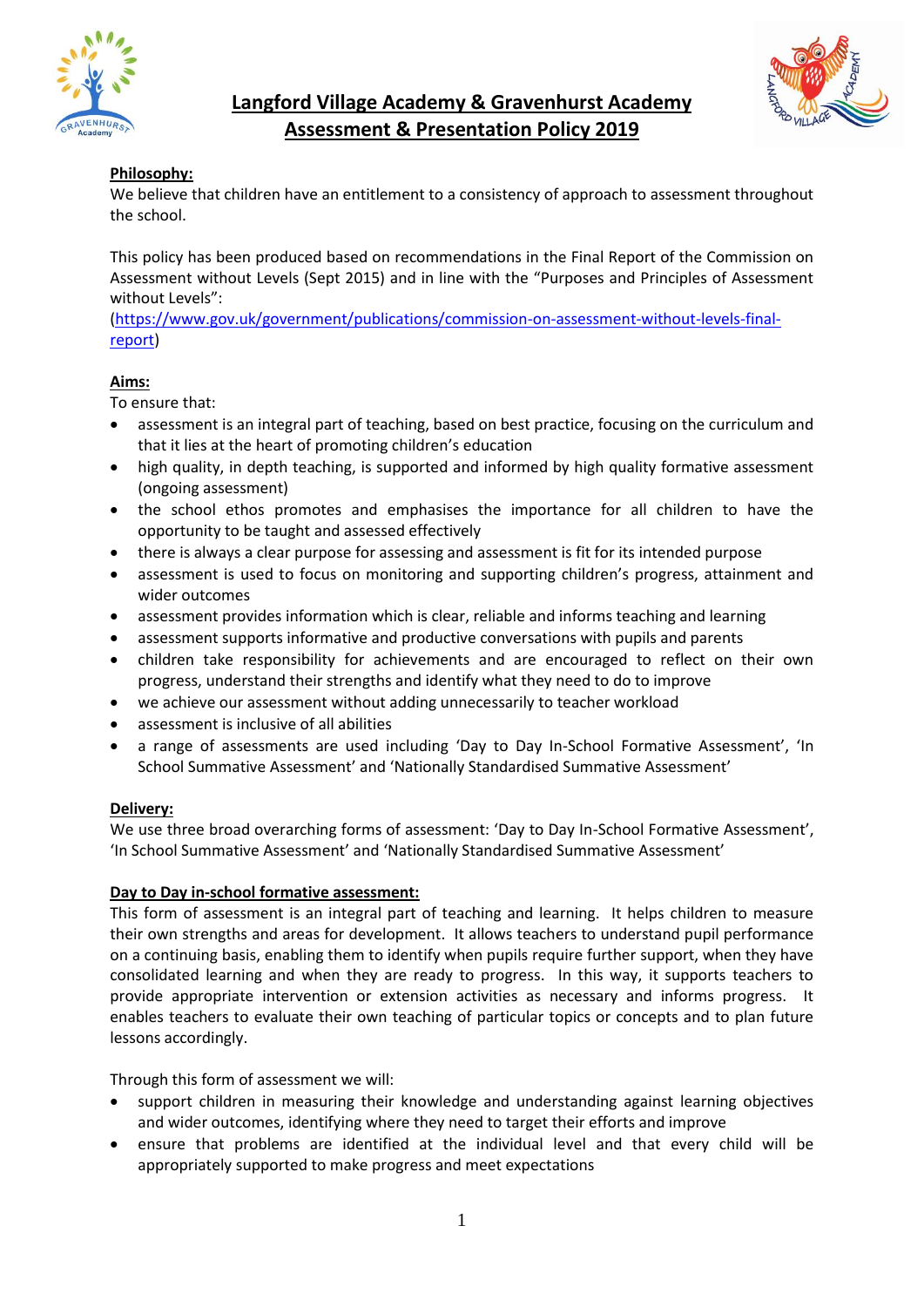• record and report progress to parents, providing parents with a broad picture of where their children's strengths and areas for development lie and what they need to do to improve

A range of day to day in-school formative assessments will be used including, for example:

- using open and challenging questioning
- discussions with children
- pupil conferencing
- evaluating lessons
- marking of pupils' work within the lesson (see marking guidelines in Appendix A)
- pupil self-assessment
- peer assessment
- completing "Tapestry" for Reception children to record observations

### **In-school Summative Assessment:**

This form of assessment will be used to monitor and support children's performance. These types of assessments will provide children with information about how well they have learned and understood a topic or course of work taught over a period of time, providing feedback on how they can continue to improve. This type of assessment will also inform parents about achievement, progress and wider outcomes. Teachers will make use of in-school summative assessments to evaluate both pupil learning at the end of an instructional unit or period (based on pupil-level outcomes) and the impact of their own teaching (based on class-level outcomes). Both these purposes will support teachers in planning for subsequent teaching and learning. In-school summative assessments will also be used at whole school level to monitor the performance of pupil cohorts, to identify where interventions may be required and to work with teachers to ensure pupils are supported to achieve sufficient progress and expected attainment.

A range of in-school summative assessments will be used including, for example:

- end of term tests
- short end of topic or unit tests or tasks
- end of year tests
- reviews of pupils with SEND
- termly assessments using "Target Tracker" assessing against the objectives of the National Curriculum and, at the end of the academic year, relating to age related expectations for the EYFS, Reading, Writing, Maths and Science. Objectives will be deemed as achieved once the class teacher has seen evidence of it at least 3 times, for example, in a test, in unaided/independent class work
- end of year annual reports outlining progress and attainment of children in relation to National Curriculum age related expectations

### **National standardised summative assessments:**

These types of assessments will be used to provide information on how children are performing in comparison to children nationally. They will provide parents with information on how the school is performing in comparison to schools nationally. Teachers will have a clear understanding of national expectations and assess their own performance in the broader national context. Nationally standardised summative assessment enables the school leadership team to benchmark the school's performance against other schools nationally, and make judgements about the school's effectiveness. The government and OFSTED will also make use of nationally standardised summative assessment to provide a starting point for Ofsted's discussions, when marking judgements about the school's performance.

A range of National standardised summative assessments will be used:

- A Baseline Assessment in Year R
- Completing the EYFS Profile in Year R
- A phonics test in Year 1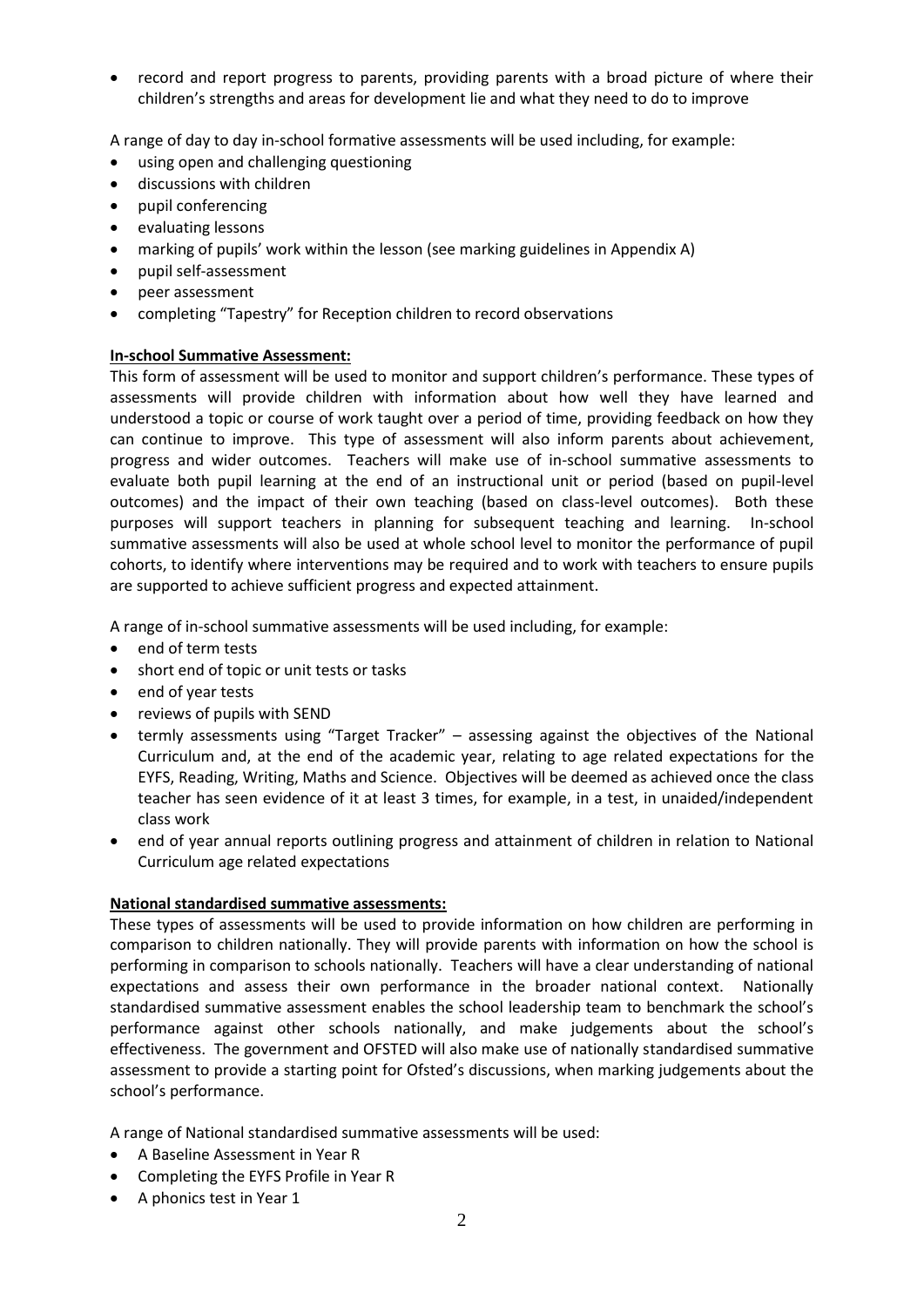• National Curriculum teacher assessments at the end of Key Stage 1

N.B. The following assessments, as well as teacher assessments in Year 4, will also support the school to understand where our children perform locally

### **An inclusive approach to assessment:**

In addition to the assessments above, the school will make use of additional diagnostic assessments to contribute to the early and accurate identification of children and young people's special education needs and any requirements for support and intervention.

### **Training for staff:**

After joining the school, all teachers will be provided with a copy of this policy and it will form part of the induction program. In all staff meetings and training, there will be an emphasis on teachers having a good understanding of assessment and assessment practice.

The school makes significant use of technology to assess and in order to support staff, training in the use of Target Tracker and Tapestry will be given.

Continuing professional development may take various forms including the provision of direct face to face training and online training. Target Tracker will ensure that best practice is shared and the school will endeavour to keep up to date with latest research. The school, in making use of external assessment systems, will continually review and evaluate them to ensure that they support the delivery of the school's assessment policy and are in line with the aims and principles outlined.

School staff will be involved in moderation of their assessments on pupils in the following ways:

- The school's assessments of pupils will be moderated within school and between the local cluster of schools on a termly basis.
- The school's assessments of pupils will also be moderated by the Local Authority, when instructed, in Years R, 2 and 4.

### **Monitoring and Evaluation:**

The Assessment Co-ordinator is responsible for updating this policy in line with any new developments in the school and new government guidance. All staff are expected to follow the policy and the Leadership Team, following ongoing regular reviews of classroom practice, will be responsible for ensuring the effectiveness of practice across the school, reporting to the Governing Body.

# **Presentation**

### **All work will have:**

- The date, e.g. Monday 12th January 2015 (for English) or 12.1.2015 (for other subjects).

- The"I Can…" statement.

- The work for that lesson. If work is not of the written kind a photograph or a sentence could be inserted to explain what was done or where the work can be found. This can be written by either an adult or the child, as appropriate.

- After each piece of marked work, children will use a ruler to rule off underneath the work, ready to begin the next piece.

### **Children will:**

- Use a sharp pencil for all Mathematical work and any drawing
- Use either a pencil or (if they have been awarded a Pen License) a pen (not biro) for any writing
- Only use a rubber for mistakes in drawings, tables or graphs
- Put a single, ruled line through any errors
- Use a sharp green coloured pencil or pen for any editing or peer marking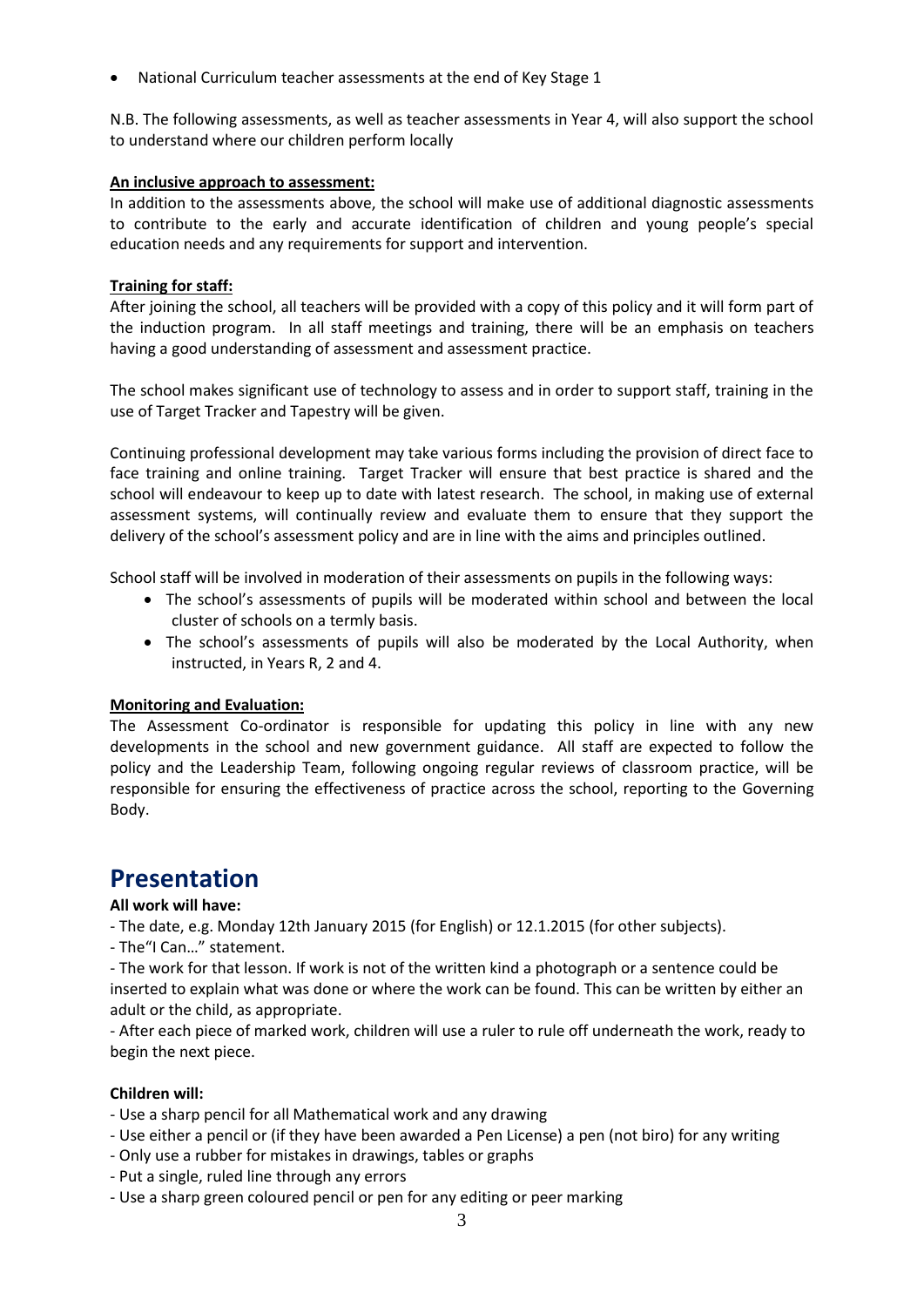### **All adults will:**

- Use a legible handwriting style which models that of the school's cursive style
- Mark in any colour except green, with a suitable pen
- Initial the work they mark if it has not been marked by the class teacher

### **What teachers should look for:**

- Appropriate use of exercise book pages.
- Pride in work and neatness
- Quality of handwriting
- Evidence of self-checking and editing
- Underlining with a ruler (from Y2)
- Letter and number formation
- Spacing
- Punctuation

Teachers know their own pupils and what constitutes sufficient and well-presented work for that child. Where work is not sufficiently well presented, it should not be accepted and the child should be expected to complete this work again. This could be during class time or break or lunch time. If the work is being completing at break time or lunch time the child should not be expected to miss more than twenty minutes of their free time.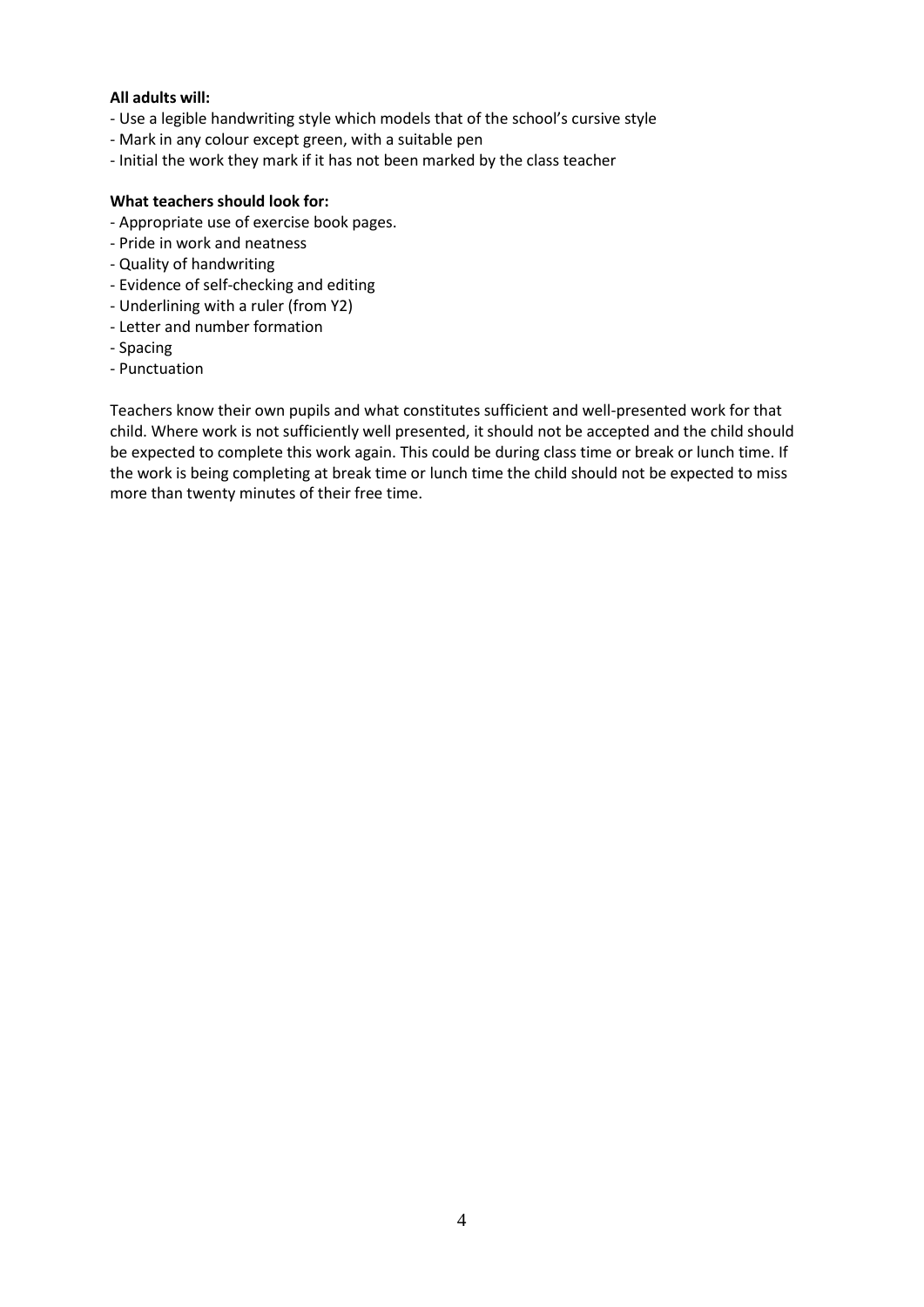# **Appendix A:**

# **Marking Guidelines**

## **Year R:**

For pupils working in an adult supported group completing written work:

- Adult to put a blue dot under aspects that meet the learning intention/success criteria
- As children get older, once work is finished, they should be encouraged to firstly use a *purple polishing pencil* to make any self-initiated/independent improvements they feel are necessary to their work
- Adult to put an orange dot where they have suggested an improvement
- An orange dot must only be given where the child has the opportunity to make the improvement within that lesson
- Improvements can then be blue dotted if they then meet the learning intention/success criteria
- If a child achieves the learning intention/success criteria fully, they should move onto the challenge activity. This will be indicated in the children's work in the following ways:
	- o the adult will use an orange arrow if they have prompted the child to complete the challenge activity (which will be marked with a blue dot when completed)
	- o the adult will use a blue arrow if the child completed the challenge activity without being prompted
- Age-appropriate spellings must be marked across all subject areas. These can either be completed during or after the lesson (if after the lesson the pupil must be given time to address the spelling comments). The adult will either put an "sp" in the margin and a wiggly line under the inaccurate spelling or put an "sp" above the word that is spelt incorrectly. The adult will write the correct spelling of the word underneath the child's work and the child will need to write out the spelling three times accurately (using the look, cover, write, check method). Only a maximum of three age-appropriate spelling corrections should be given for any one piece of work.
- At the end of the session/after the session the adult must highlight the WALT blue for achieved or orange for partially achieved (with or without support) and complete evaluation sheets accordingly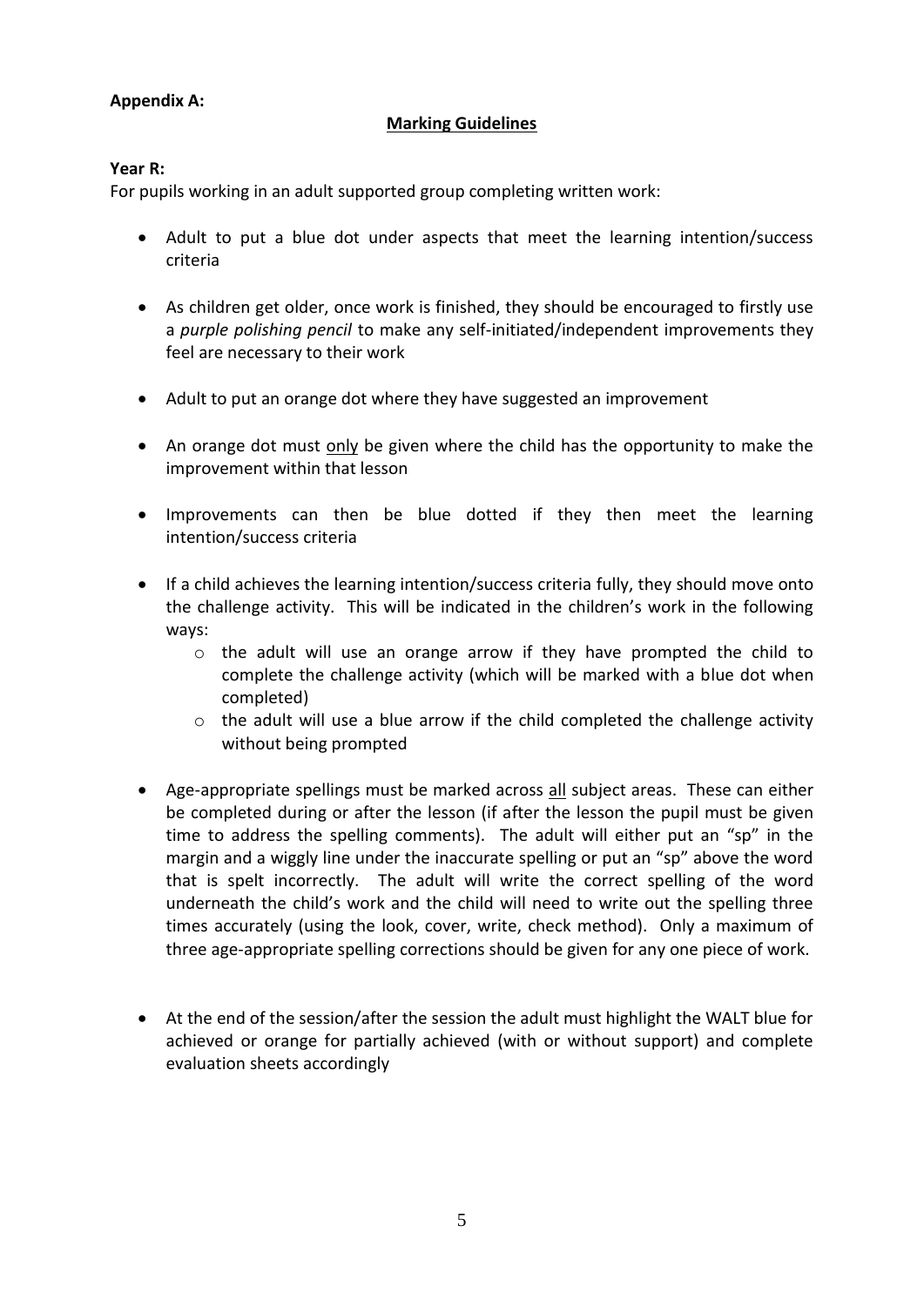# **Years 1 -4**

For English, Maths, Science and R.E.:

2 adult supported groups Monday-Thursday, 1 adult supported group Friday/where there is no TA:

Hazel: 2 adult supported groups Monday-Friday, 1 adult supported group where there is no TA:

Rowan and Oak: 2 adult supported groups Monday-Friday:

- Adult to put a blue dot under/next to aspects that meet the learning intention/success criteria N.B. for a long sentence a dot can just be placed in the middle of the sentence
- As work is completed, pupils to be encouraged to make self-initiated/independent improvements to their work, linked to the learning intention/success criteria using a *purple polishing pencil (Birch)/ purple polishing pen (Hazel-Oak)*
- Adult to put an orange dot where they have suggested an improvement
- An orange dot must only be given where the child has the opportunity to make the improvement within that lesson
- Improvements can then be blue dotted if they then meet the learning intention/success criteria
- If a child achieves the learning intention/success criteria fully, they should move onto the challenge activity. This will be indicated in the children's work in the following ways:
	- o the adult will use an orange arrow if they have prompted the child to complete the challenge activity (which will be marked with a blue dot when completed)
	- $\circ$  the adult will use a blue arrow if the child completed the challenge activity without being prompted
- At the end of the session/after the session the adult must highlight the WALT blue for achieved or orange for partially achieved (with or without support) and complete evaluation sheets accordingly
- After the session, the Class Teacher to check all other groups work, highlighting the I can… of any non-adult supported groups work, and complete Evaluation Sheets accordingly

For non-core subjects:

• The Class Teacher will move around the class adding blue dots, orange dots, orange arrows and blue arrows to work as appropriate (with pupils being given the opportunity to action the orange dots and arrows). All learning objectives on work will be highlighted and evaluation sheets completed after the lesson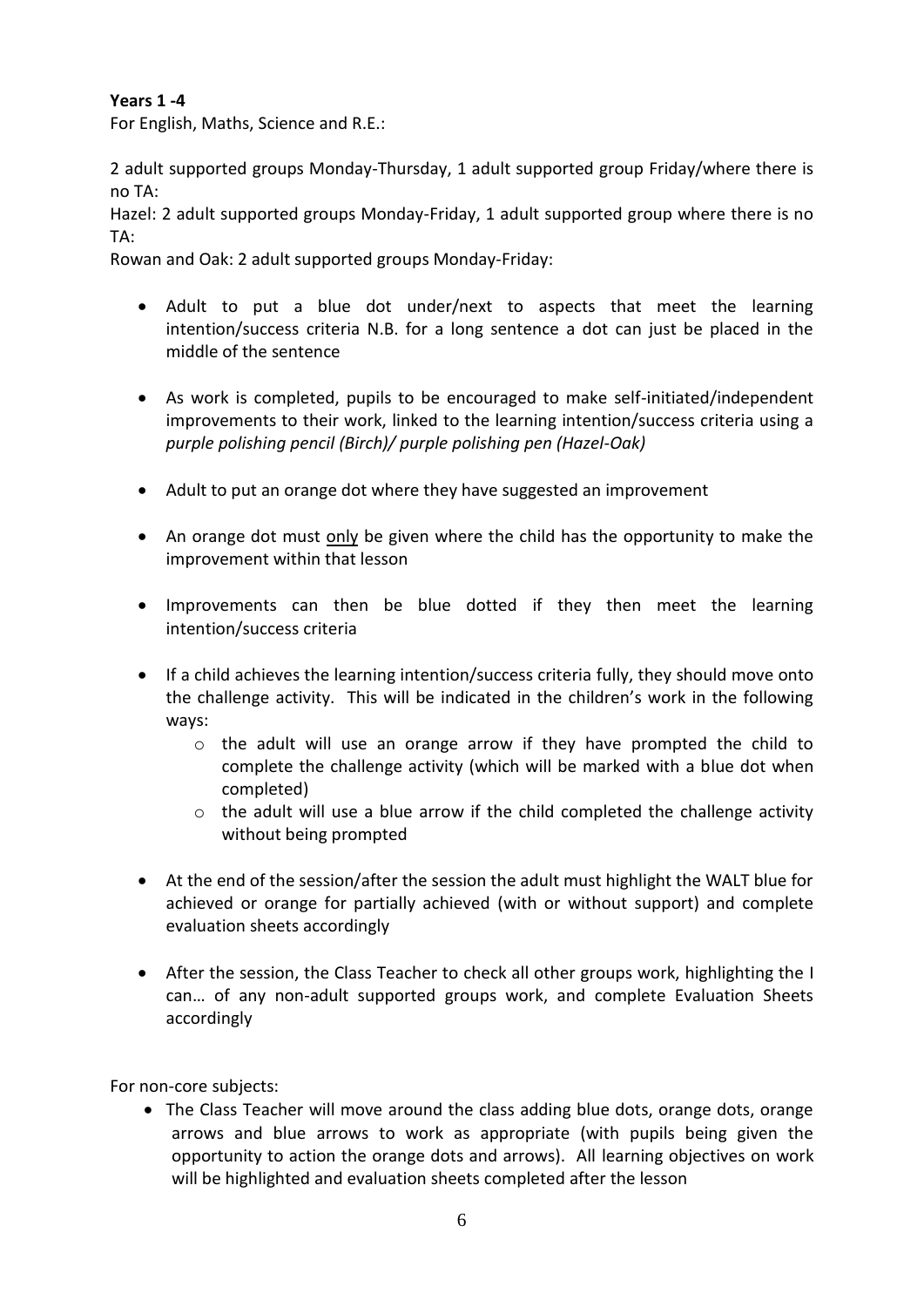For all subjects:

• Age-appropriate spellings must be marked across all subject areas. These can either be completed during or after the lesson (if after the lesson the pupil must be given time to address the spelling comments). The adult will either put an "sp" in the margin and a wiggly line under the inaccurate spelling or put an "sp" above the word that is spelt incorrectly. The adult will write the correct spelling of the word underneath the child's work and the child will need to write out the spelling three times accurately (using the look, cover, write, check method). Only a maximum of three age-appropriate spelling corrections should be given for any one piece of work.

Peer and self-assessment opportunities (Year 2 - from Summer Term, Year 3/4 – throughout the year):

- At least one non-adult supported groups to be asked to either peer or self-assess their work on a daily basis (this can be completed during the mini-plenary and/or the final plenary)
- Peer and self-assessing groups should be rotated on a weekly basis e.g. week one one group a day asked to peer-assess, week two – one group a day asked to selfassess etc. during a lesson
- Peer and self-assessed work must be identified with the relevant "peer-assessed" or "self-assessed" stamp
- Peer-assessed work:
	- $\circ$  The peer must initial the work to show who has marked it
	- o The peer should be encouraged to put blue dots where they feel the other pupil has met the learning intention (N.B. this should be age-appropriate with the peer being given clear, specific aspects from the learning intention/success criteria to blue dot)
	- o The peer should be encourage to put orange dots where they feel an improvement can be made (N.B. this again should be age-appropriate with the peer being given clear, specific aspects from the learning intention/success criteria to identify as a possible orange dot)
	- $\circ$  Orange dots should only be given when they can be actioned during the lesson
- Self-assessed work:
	- $\circ$  The pupil should put blue dots where they feel they have achieved the learning objective/success criteria (N.B. this should be age-appropriate with the pupil being given clear, specific aspects from the learning intention/success criteria to blue dot)
	- o Orange dots should not be used as the pupil will be given the opportunity to improve their work through the use of the purple polishing pencils/pens

General comments: